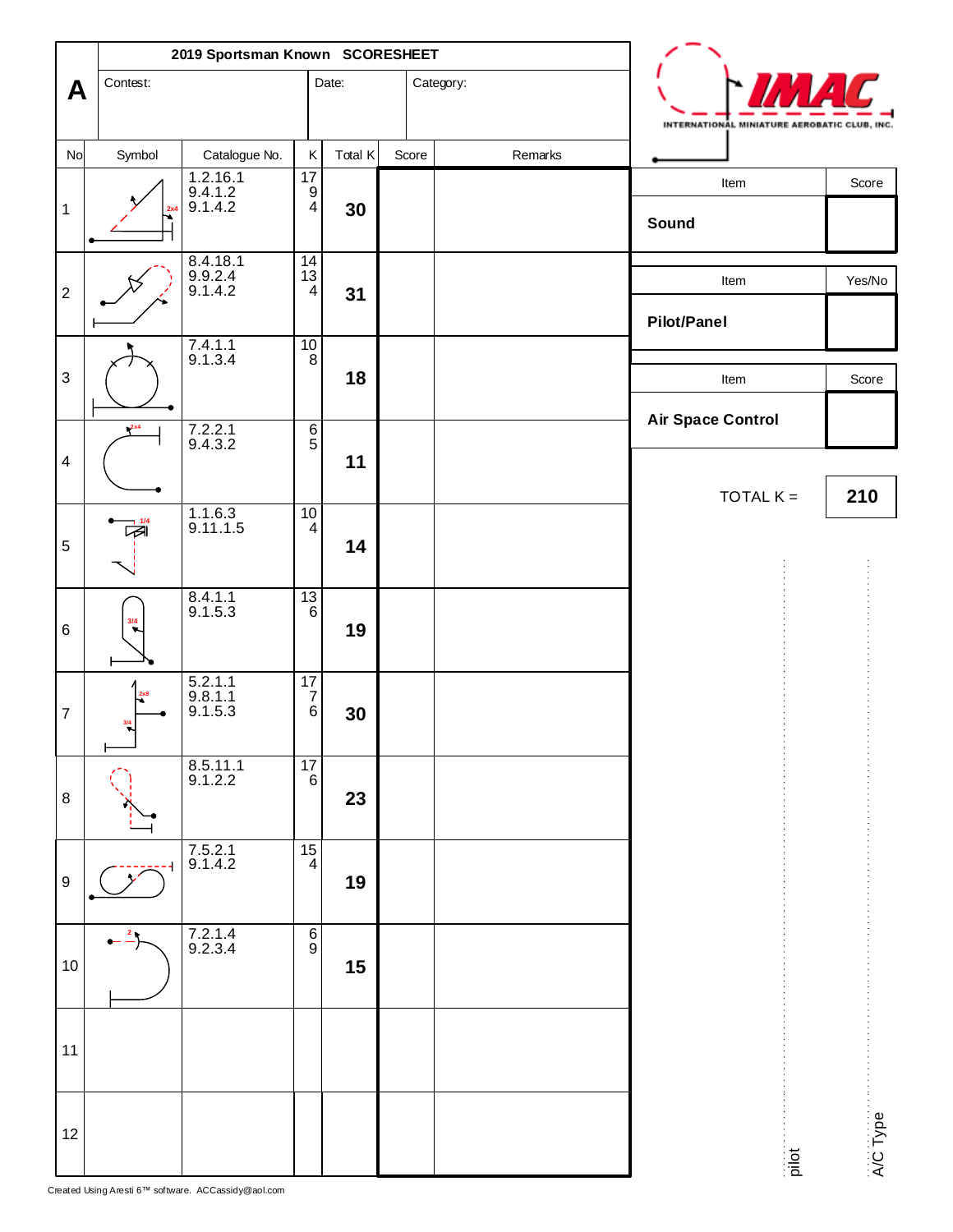

Created Using Aresti 6<sup>TM</sup> software. ACCassidy@aol.com